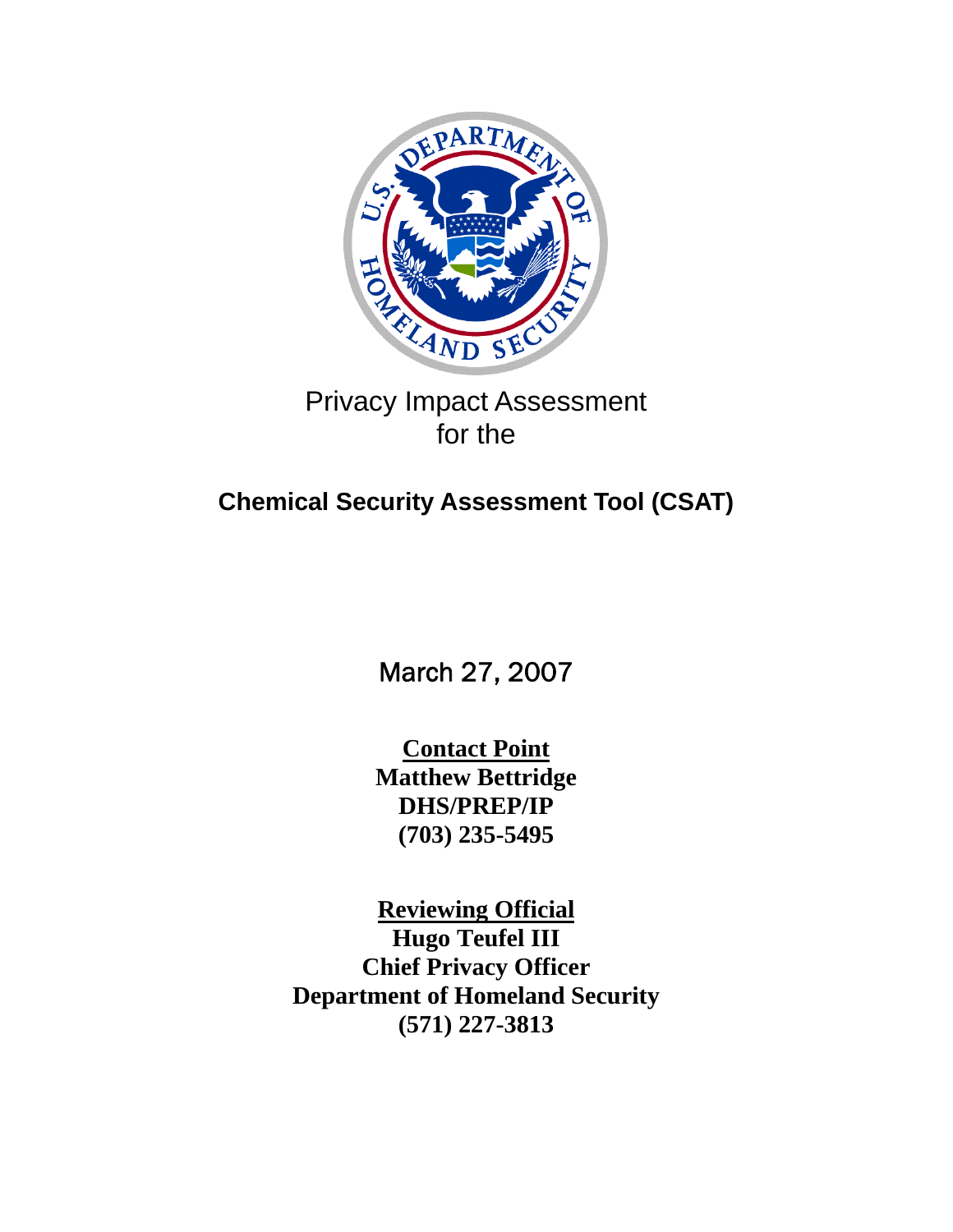

# **Abstract**

The Department of Homeland Security / Preparedness Directorate / Infrastructure Protection Division (DHS/PREP/IP) will deploy and maintain the Chemical Security Assessment Tool (CSAT). The CSAT is designed to be a web-based self-assessment tool for use by chemical facilities. The CSAT will collect and maintain information for a Point of Contact (POC) for each participating facility. This PIA covers the new CSAT system.

# **Introduction**

Section 550 of Public Law 109-295 provided the Department of Homeland Security (DHS) the responsibility and authority to regulate high risk chemical facilities. Further, it requires the Secretary of the Department of Homeland Security (the Secretary) to identify high risk facilities and provide for the protection of the information regarding and provided by those facilities. Currently, the federal government does not possess the asset specific risk data to regulate high risk chemical facilities. CSAT has been identified by DHS/PREP/IP as the Information Technology (IT) system to obtain and quantify this key risk data from facilities covered under the Statute. It is the intent of the Secretary to begin the assessment of the chemical sector upon the issuance of the interim final regulations. Interim final regulations are required to be issued 6 months from the date of enactment, or April 4, 2007. In conjunction with the release of the interim final regulation that will be published in the Federal Register, Infrastructure Protection will inform the public and private sector of its goals and purpose via public announcements, participation in trade shows, and other means of public relations.

To complete their duties under Section 550, Infrastructure Protection compiled a list of chemical companies that could potentially be considered to have high risk chemical facilities. Companies may receive a letter informing them of their potential risk under the new Section 550 of Public Law 109-295. The letter will include a notification code, to be used in the registration process. If a company independently determines that it needs to complete the assessment for a high risk chemical facility, but has not received a mailing with a notification code, the company may presumptively register its facility by accessing the CSAT website<sup>[1](#page-1-0)</sup>.

Two parts of the CSAT may be used to collect Personally Identifiable Information (PII). The first part is the User Registration and the second part is the Top Screen, a self-assessment tool. In order to gain access to the Top Screen, the User Registration must be completed and approved by Infrastructure Protection. An internal CSAT database then maintains the User Registration information and is accessible only through onsite, DHS, authorized personnel.

The User Registration part of CSAT collects information on three different individuals given their relationship with CSAT. The three individuals are the Submitter, the Preparer, and the Authorizing Person. The Submitter is an individual that is certified by the company or corporation to formally submit the regulatory data to DHS. The Submitter must be a United States (U.S.) Citizen, an officer of the company (or equivalent), and domiciled in the United States. The Preparer must also be a U.S. Citizen and is the individual authorized to enter data into the CSAT

 $\overline{a}$ 

<span id="page-1-0"></span><sup>&</sup>lt;sup>1</sup> <http://www.dhs.gov/chemicalsecurity>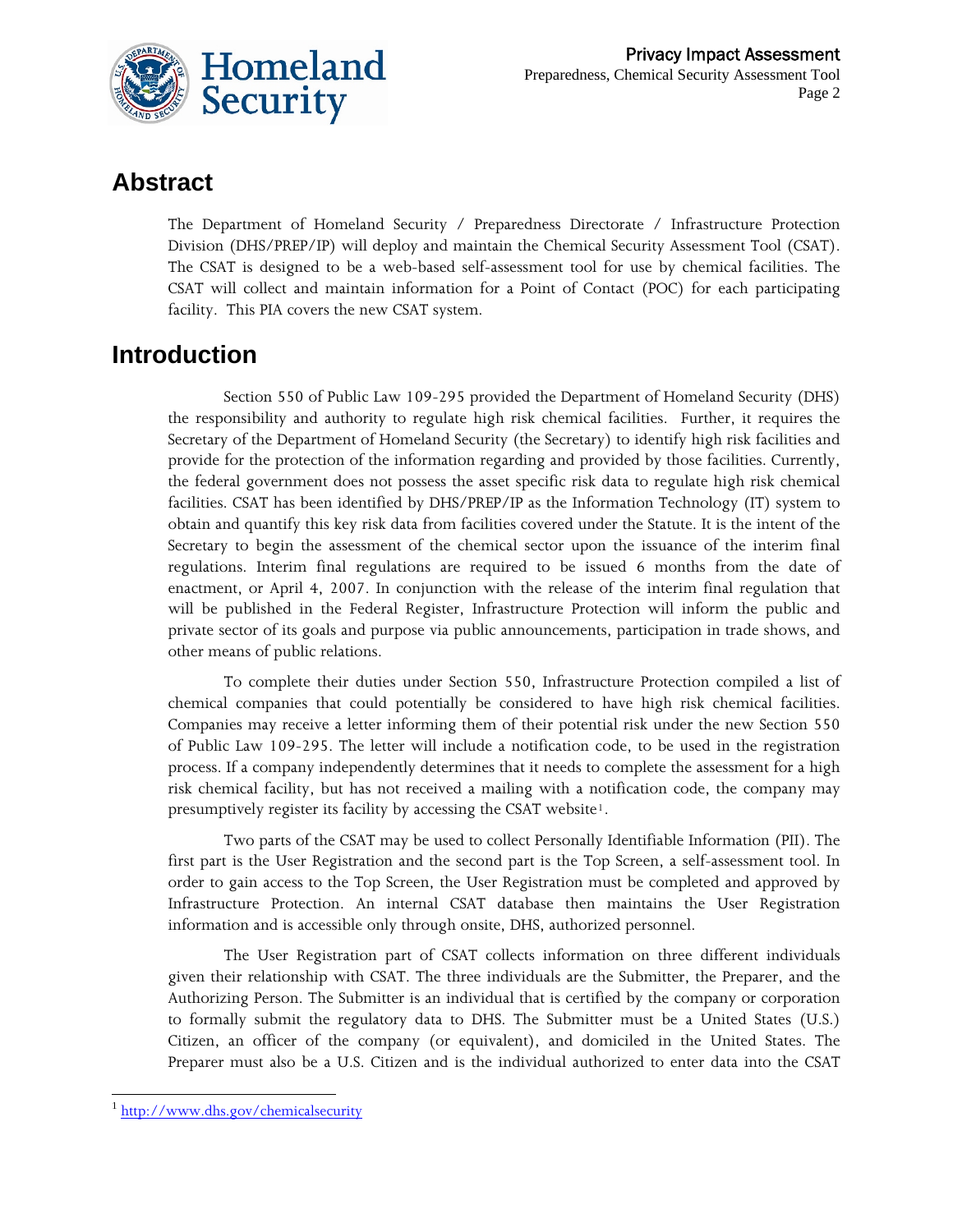

Top Screen (on-line screening tool); however, the Preparer is not authorized to formally submit the data on the company's behalf. The Preparer should be a person familiar with the facility in question. The Authorizing Person is the official company representative that identifies and verifies the individuals who will maintain the CSAT user roles, the Submitter and the Preparer, on behalf of the company. A facility may choose to designate a single person to be both the Submitter and Preparer. Many chemical companies are multinational corporations. Knowingly providing incomplete or false information is a punishable offense, and therefore the program has required that the Submitters and Preparers be US Citizens and be subject to US law.

The Submitter must complete the User Registration form found on the CSAT website. When the Submitter submits the form online, a Portable Document Format (PDF) file is automatically generated. The PDF must then be printed in hard copy and signed by the Submitter and Authorizing Person. Then, the printed and signed User Registration form must either be faxed or mailed to the CSAT program for confirmation. Upon receipt, CSAT will scan the form and verify that it has been signed. Once CSAT scans and confirms the form, unique usernames and temporary passwords are generated and assigned: one to the Submitter and one to the Preparer. The Preparer will then access the Top Screen portion of the CSAT website and provide information on the specifics of the chemical company, including but not limited to types of chemicals stored and produced, location of company, and safety measures. The Submitter then logs into the Top Screen and submits the completed form. Based on the information submitted, a chemical risk level is determined using a tier designation system. CSAT generates a letter with the final tier designation (risk level) and mails it to the Submitter.[2](#page-2-0)

# **Section 1.0 Information Collected and Maintained**

#### **1.1 What information is to be collected?**

The CSAT collects Personally Identifiable Information (PII) on the three following individuals: the Submitter, the Preparer, and the Authorizing Person.

Information collected by the CSAT to issue access for the Submitter includes:

-Name (First, Middle Initial, Last)

-Business Mailing Address

-Business Phone Number (including extension if required)

-Business Email address

 $\overline{a}$ 

-Acknowledgement of US Citizenship (only US Citizens may participate)

-Whether or not the Submitter is an Officer of the Corporation

-Confirmation Submitter is domiciled in US,

<span id="page-2-0"></span> $2$  A final tier designation is determined. If the company believes the tier determination is incorrect they can petition CSAT for a change.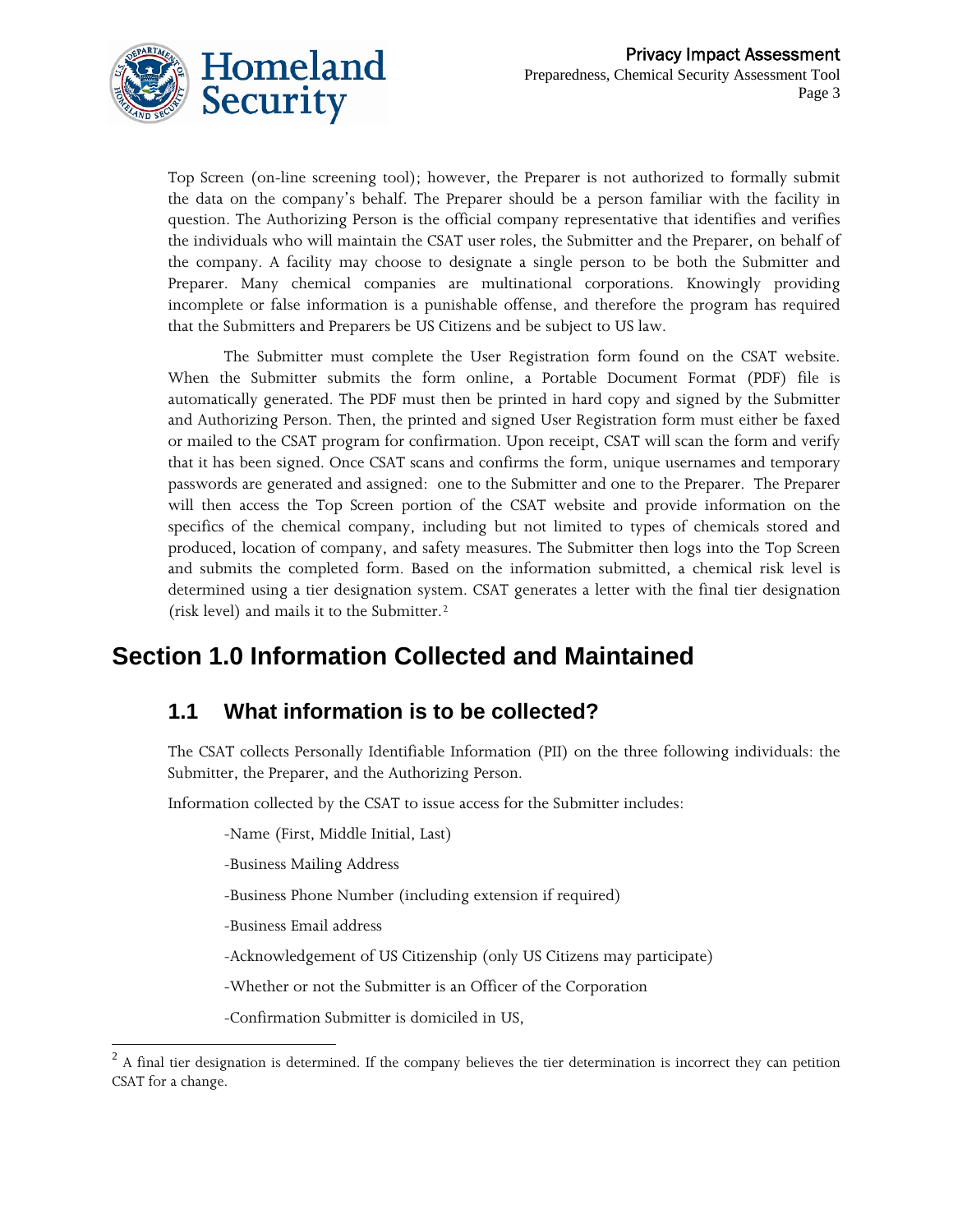

Information collected by the CSAT to issue access for the Preparer includes:

-Name (First, Middle Initial, Last)

-Business Mailing Address

-Business Phone Number (including extension if required)

-Business Email address

-Acknowledgement of US Citizenship (only US Citizens may participate)

Information collected by the CSAT for the Authorizing Person includes:

-Name (First, Middle Initial, Last)

-Job Title

-Business Phone Number (including extension if required)

The CSAT program creates unique usernames and assigns temporary passwords for CSAT users, such as the Submitter and Preparer, when their accounts are created.

## **1.2 From whom is information collected?**

Information will be collected from individuals who are labeled the Submitter; the Preparer; and the Authorizing Individual. The Submitter is the person who approves the information to be submitted to CSAT. The Preparer provides information on the running of the chemical facility. Facilities may include but are not limited to chemical manufacturing plants, petroleum refineries, liquid natural gas terminals and short storage facilities. The official company representative, known as the Authorizing Individual, verifies that the Submitter and Preparer are authorized to represent their company.

## **1.3 Why is the information being collected?**

Contact information is collected to allow for communications between CSAT and the participant. Acknowledgement of U.S. Citizenship will also be required and collected. Many chemical companies are multinational corporations. In the event that a company knowingly provides incomplete or false information, the Submitters and Preparers will be US Citizens and subject to US law.

#### **1.4 How is the information collected?**

The information will be collected only through a web-based registration. Users will be asked to complete the registration, print and sign the form, and mail or fax the form to DHS.

The data collected by the CSAT registration form will be saved electronically by the CSAT webserver and matched against the hard copy once received.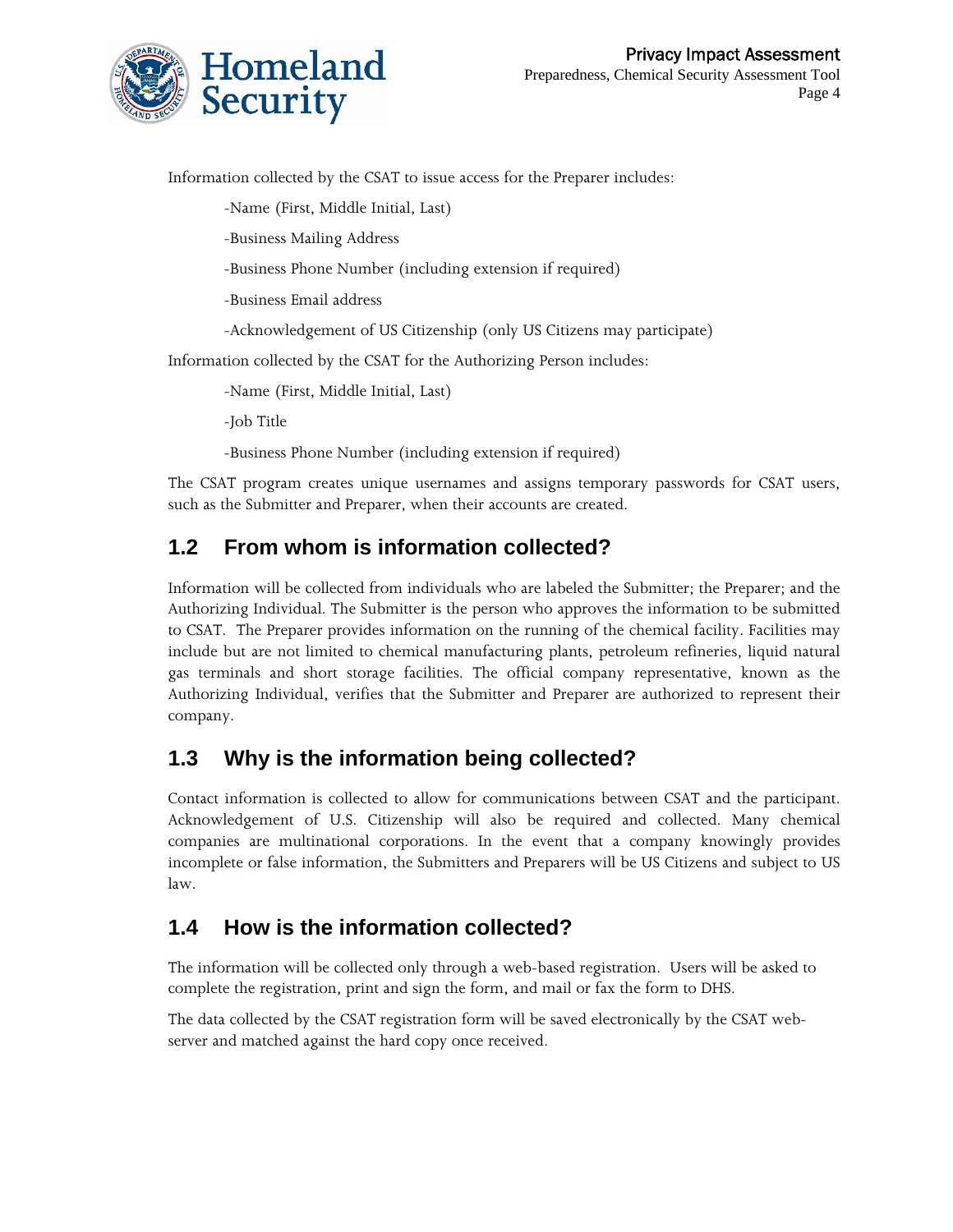

## **1.5 What specific legal authorities/arrangements/agreements define the collection of information?**

The Chemical Security Assessment Tool (CSAT) is the system responsible for executing the risk data collection and risk-level determinations under Section 550 of the DHS 2007 Appropriations Statute. Section 550 grants DHS the responsibility and authority to regulate high risk chemical facilities. Interim final regulations are required to be issued 6 months from the date of enactment, or April 4, 2007. It is the intent of the Secretary of Homeland Security to begin the assessment of the chemical sector upon the issuance of the interim final regulations.

#### **1.6 Privacy Impact Analysis: Given the amount and type of data being collected, discuss what privacy risks were identified and how they were mitigated.**

The system was designed to use as little personally identifiable information as possible and still be able to contact those individuals responsible for regulating both the submitted Acknowledgement of U.S. Citizenship will also be required and collected. Many chemical companies are multinational corporations. Knowingly providing incomplete or false information is a punishable offense, and therefore the program has required that the Submitters and Preparers be US Citizens and be subject to US law. Submissions to the CSAT will be protected as allowed by the Section 550 through the enactment of interim final regulations. DHS may classify data on an as-needed basis.

# **Section 2.0 Uses of the System and the Information**

## **2.1 Describe all the uses of information.**

The PII collected may be used as reference in case further communication is required between CSAT and the chemical facility.

CSAT collects acknowledgement of U.S. citizenship as mentioned in the Advanced Notice of Proposed Rules Making (ANPRM) issued by DHS in December. It was determined that the individual(s) fulfilling the role(s) of the Submitter and/or of the Preparer must be a U.S. citizens. Many chemical companies are multinational corporations. Knowingly providing incomplete or false information is a punishable offense, and therefore the program has required that the Submitters and Preparers be US Citizens and be subject to US law.

## **2.2 Does the system analyze data to assist users in identifying previously unknown areas of note, concern, or pattern?**

No.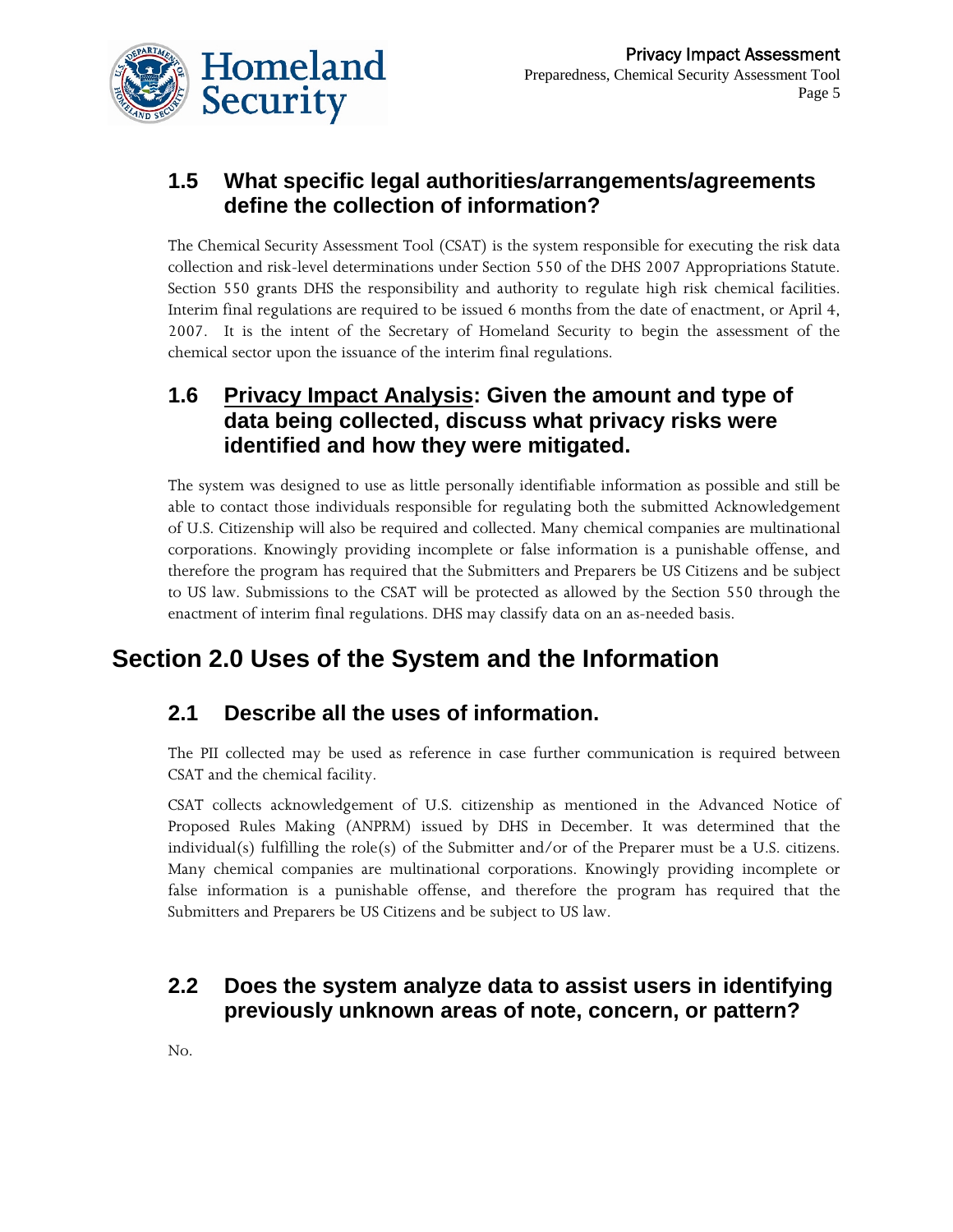

## **2.3 How will the information collected from individuals or derived from the system be checked for accuracy?**

Submitter information will not be verified prior to access being granted. The process to issue access will ensure that users solicited by CSAT will have a higher degree of confidence than the users who submit information of their own volition. Specifically, a letter will be mailed to a very broad base of known chemical facilities notifying them that they may be regulated under Section 550. The letter will contain a randomly generated notification code. During the user registration process the facility will be asked to enter the notification code if they have been provided one. Those entities that are not provided a notification code may also be issued access but may be more rigorously scrutinized, prior to the issuance of access.

#### **2.4 Privacy Impact Analysis: Given the amount and type of information collected, describe any types of controls that may be in place to ensure that information is used in accordance with the above described uses.**

CSAT collects a minimum amount of personally identifiable information to reduce the risk that the information may be used improperly. Information in this system is safeguarded in accordance with applicable rules and policies, including any applicable Infrastructure Protection and DHS automated systems security and access policies. Strict controls have been imposed to minimize the risks of compromising the information that is being stored. Access to the computer system containing the records in this system is limited to those individuals specifically authorized and granted access by DHS regulations, who hold appropriate access credentials, and who have a need to know the information in the performance of their official duties. The system also maintains a real-time auditing function of individuals who access the system. Classified information is appropriately stored in a secured facility, in secured databases and containers, and in accordance with other applicable requirements, including those pertaining to classified information. Access is limited to properly authorized personnel only. Acknowledgement of U.S. Citizenship will also be required and collected so in the event that a company knowingly provides incomplete or false information, the Submitters and Preparers will be US Citizens and subject to US law.

# **Section 3.0 Retention**

## **3.1 What is the retention period for the data in the system?**

Preparedness has proposed a ten year retention schedule for these records.

Until the records in the system have a NARA-approved disposition schedule, the records must be considered permanent and nothing may be deleted.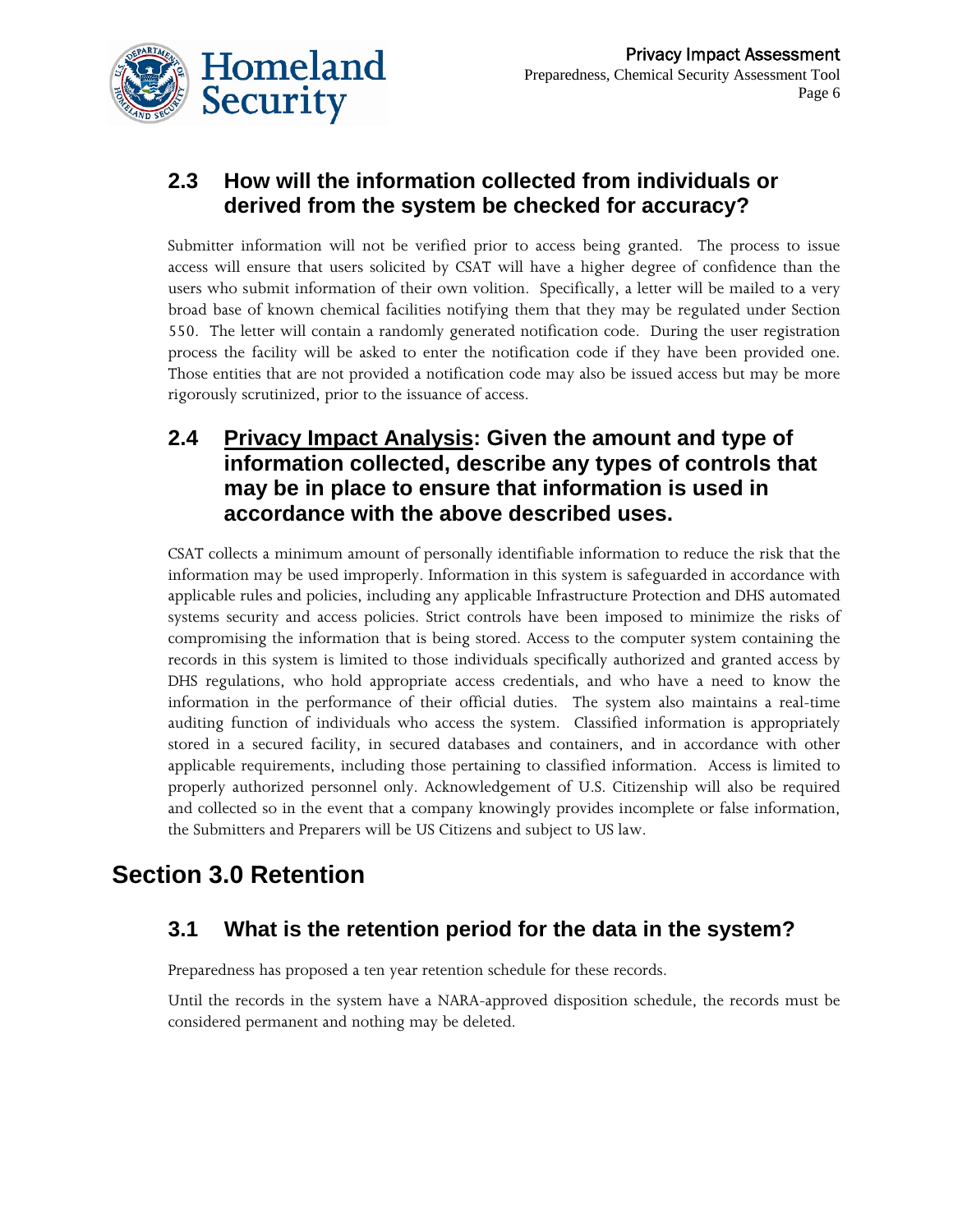

# **3.2 Has the retention schedule been approved by the National Archives and Records Administration (NARA)?**

An approval request is in process. The Office of Infrastructure Protection/Preparedness is currently working with the DHS Senior Records Officer to develop a disposition schedule which will be sent to NARA for approval.

## **3.3 Privacy Impact Analysis: Given the purpose of retaining the information, explain why the information is needed for the indicated period.**

The proposed records retention schedule is based on the fact that regulatory requirements and company representatives may change over time. The on-going process of DHS regulating (applicable) chemical facilities requires that regular communication be maintained between CSAT and those chemical facilities. Because of the continual regulation over time, extensive records maintenance is critical to the program in order to ensure proper compliance, litigation, and redress as necessary. Retention and destruction policies have been determined in strict accordance with the appropriate guidelines. This ensures that Preparedness retains data no longer than necessary, thereby minimizing any risks associated with the retention of personally identifiable information.

# **Section 4.0 Internal Sharing and Disclosure**

#### **4.1 With which internal organizations is the information shared?**

The system will be utilized solely by the Infrastructure Protection division of the Preparedness Directorate of the Department of Homeland Security.

PREP/IP chemical facility regulators and analysts will be the internal entities utilizing the CSAT system.

PREP may share information with the DHS Office of General Counsel (OGC) on an as needed basis for such necessary reasons as litigation.

#### **4.2 For each organization, what information is shared and for what purpose?**

 If an objection or appeal to the CSAT tier determination occurs, OGC will be privy to the information for litigation and legal purposes.

# **4.3 How is the information transmitted or disclosed?**

Information is shared as printouts and written reports that have first been cleansed to provide only the information that is necessary for the purposes of the report. Information shared will not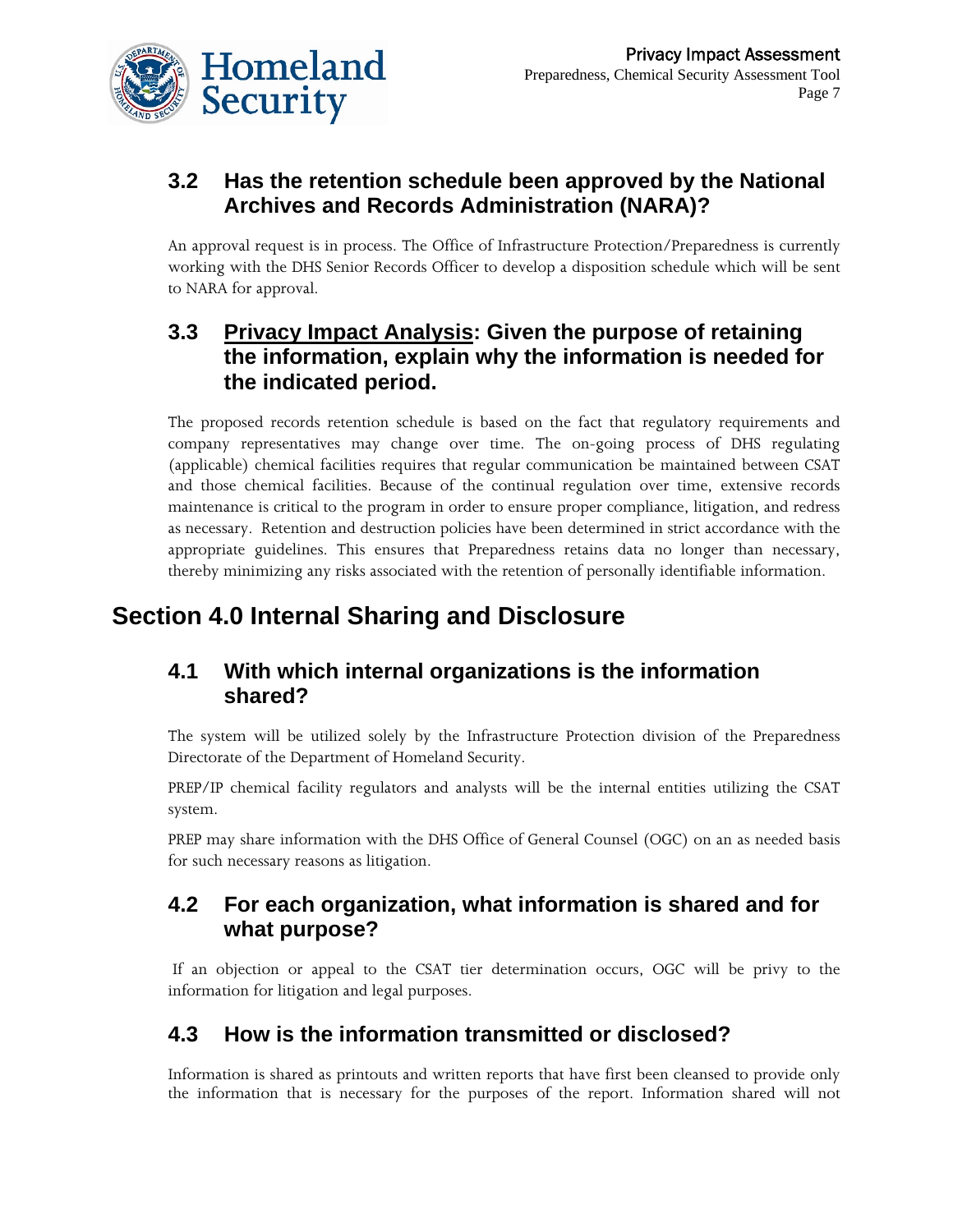

include personally identifiable data unless there is a specific requirement to do so, such as litigation. There is currently no expectation that information will be shared for a purpose other than litigation.

#### **4.4 Privacy Impact Analysis: Given the internal sharing, discuss what privacy risks were identified and how they were mitigated.**

Internal sharing of personally identifiable information would only occur in certain instances when the information is required for litigation and other legal purposes. The privacy risks involved with this sharing are mitigated by the controls in place as a function of legal jurisprudence and laws governing information used in legal actions.

# **Section 5.0 External Sharing and Disclosure**

#### **5.1 With which external organizations is the information shared?**

The CSAT will share Submitter's and Preparer's personally identifiable information with the organization submitting the form in order to confirm these individuals are the appropriate people to represent the company.

## **5.2 What information is shared and for what purpose?**

The CSAT will share Submitter's and Preparer's personally identifiable information with the organization submitting the form in order to confirm these individuals are the appropriate people to represent the company.

## **5.3 How is the information transmitted or disclosed?**

CSAT will transmit very limited personally identifiable information to the originating facility via email (i.e. usernames and passwords) and letters (e.g. tier determinations sensitive communications between DHS and the covered facility).

#### **5.4 Is a Memorandum of Understanding (MOU), contract, or any agreement in place with any external organizations with whom information is shared, and does the agreement reflect the scope of the information currently shared?**

User agreements are signed by all individuals that request and receive access to CSAT. The user agreements will reflect the scope of the information shared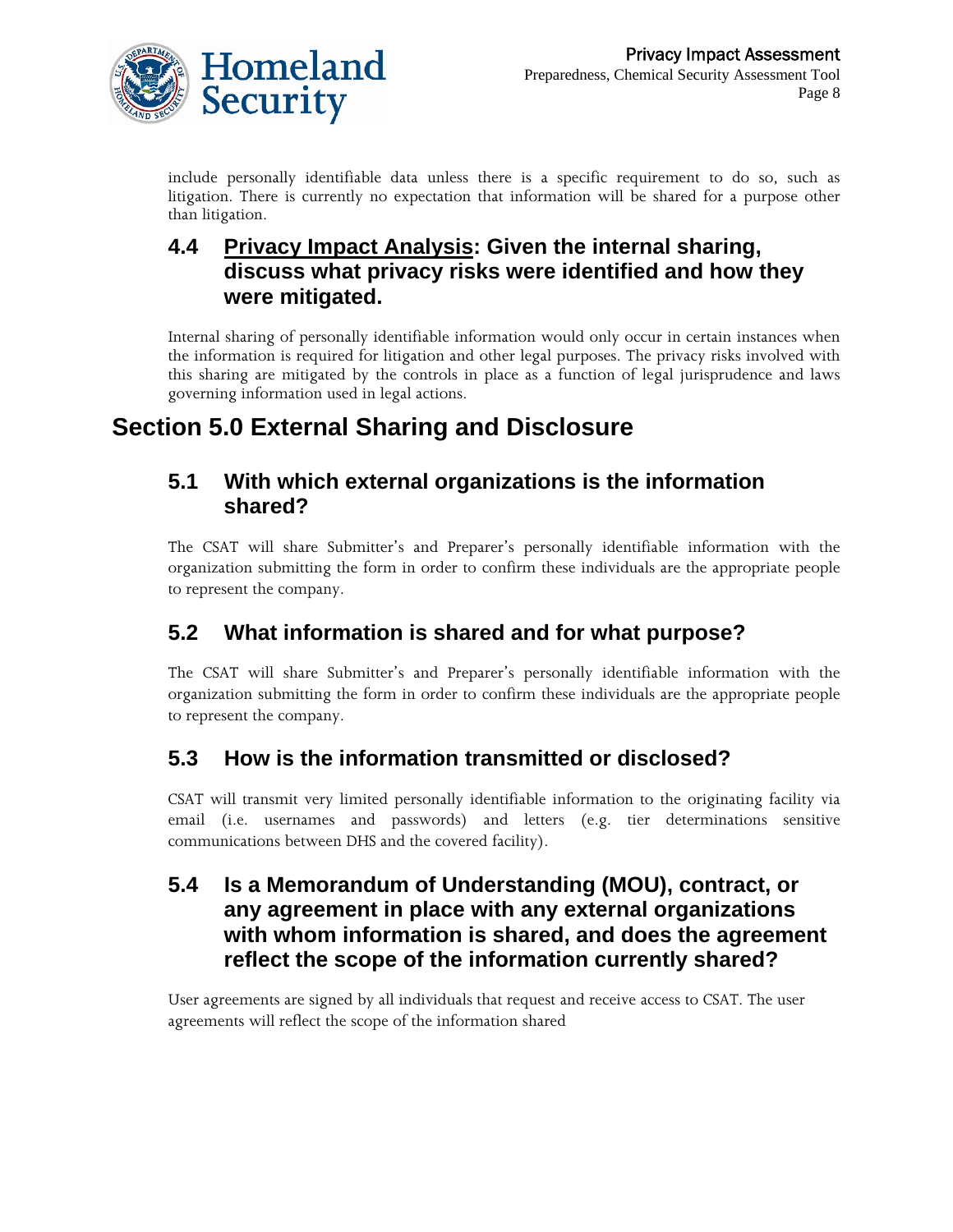

# **5.5 How is the shared information secured by the recipient?**

Users agreements will require that PII be secured in accordance with DHS requirements. In the event MOU, contracts, or any other agreement is made it will require that PII be secured in accordance with DHS requirements.

## **5.6 What type of training is required for users from agencies outside DHS prior to receiving access to the information?**

There is currently no CSAT specific training related to the protection of PII. All information collected through CSAT will have the SBU protections pursuant to Section 550 of P.L 109-295. Specific training is being developed and will be required prior to access being provided.

#### **5.7 Privacy Impact Analysis: Given the external sharing, what privacy risks were identified and describe how they were mitigated.**

At this point in time there is no intention or arrangement for any regular or routine external sharing of information.

# **Section 6.0 Notice**

**6.1 Was notice provided to the individual prior to collection of information? If yes, please provide a copy of the notice as an appendix. (A notice may include a posted privacy policy, a Privacy Act notice on forms, or a system of records notice published in the Federal Register Notice.) If notice was not provided, why not?** 

Notice is provided in the Systems of Records Notice (71 FR 78446) published in the Federal Register on December 29, 2006. The language is in accordance with the Chemical Facility Anti-Terrorism Standards Proposed Rule, regarding how to obtain a user name and password. A Privacy Act notice will be provided on the webpage.

## **6.2 Do individuals have an opportunity and/or right to decline to provide information?**

To receive access to CSAT, individuals must provide the personal information required to grant access.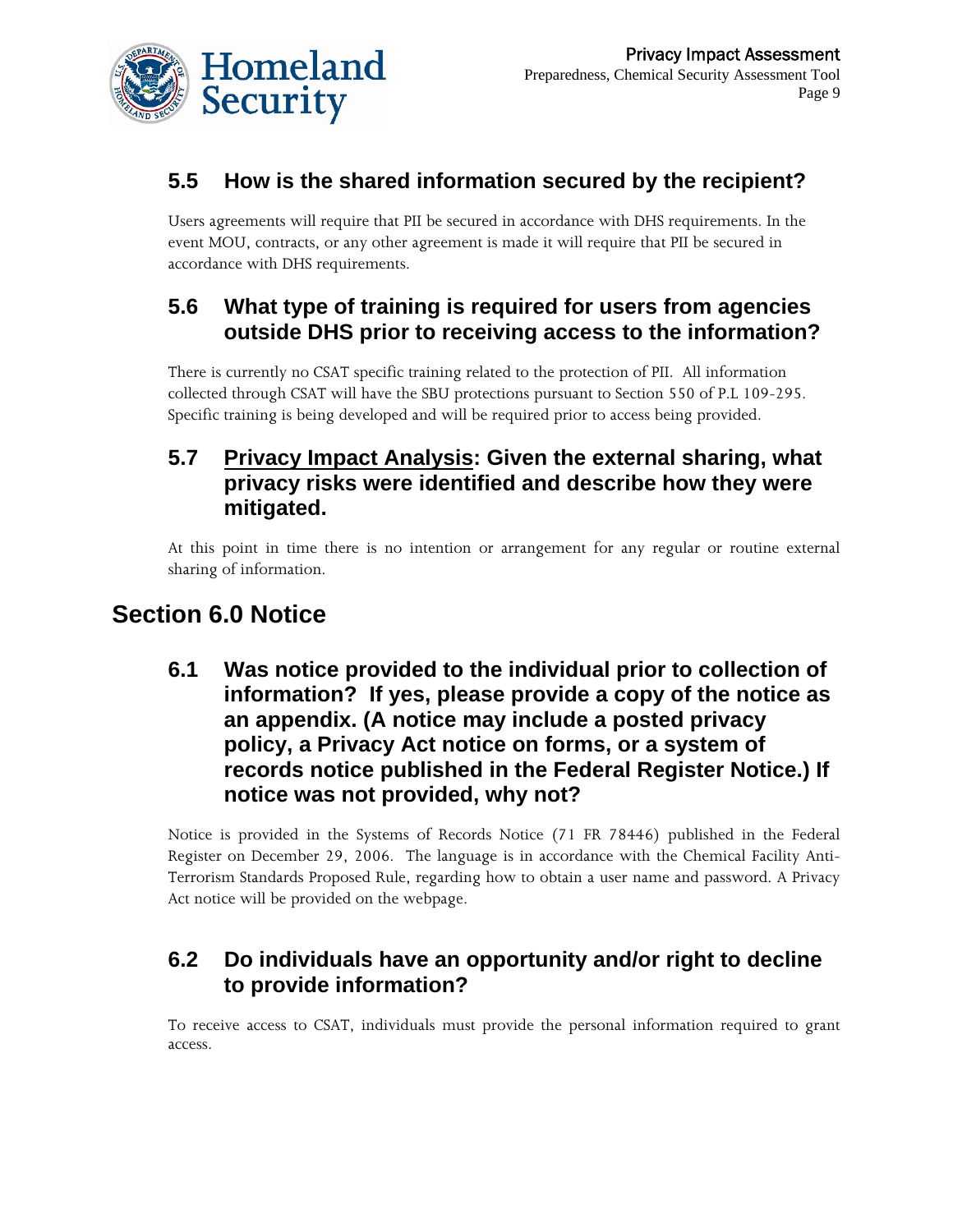

### **6.3 Do individuals have the right to consent to particular uses of the information, and if so, how does the individual exercise the right?**

The individual does have the right to consent to using their information for contact purposes. Consent of the individual is implicit. The use of an individual's information is for contact purposes only. Personal information will not be used in any other way.

#### **6.4 Privacy Impact Analysis: Given the notice provided to individuals above, describe what privacy risks were identified and how you mitigated them.**

Due to the limited information required of any Point of Contact (POC), PREP/IP determined that the privacy risk for any individual is minimal with regard to the collection of personally identifiable information for the CSAT.

Collecting information necessary for communication between PREP/IP and a facility submitter or other facility POCs is the primary objective. Notice of an individual's right to privacy, including but not limited to a posted copy of the Privacy Act of 1974, will be provided to all Submitters and Preparers of information. Contact information collected from the CSAT participants will be maintained in a secure database and will not be disseminated.

All submissions to the CSAT will be considered "chemical-terrorism vulnerability information (CVI)", a category of sensitive but unclassified information (SBU), for security purposes by DHS classifications standards; this is a necessary step even when operating on a government portal. The application and its components must adhere to DHS and Preparedness security standards as well as Federal Regulations regarding the types of data collected and stored in CSAT.

# **Section 7.0 Individual Access, Redress and Correction**

The following questions are directed at an individual's ability to ensure the accuracy of the information collected about them.

#### **7.1 What are the procedures which allow individuals to gain access to their own information?**

Any individual may submit a request in writing through the Freedom of Information Act (FOIA) in order gain access to the information collected and maintained on oneself. The procedures for submitting FOIA requests are available in 6 C.F.R. Part 5. A request may also be sent directly to CSAT.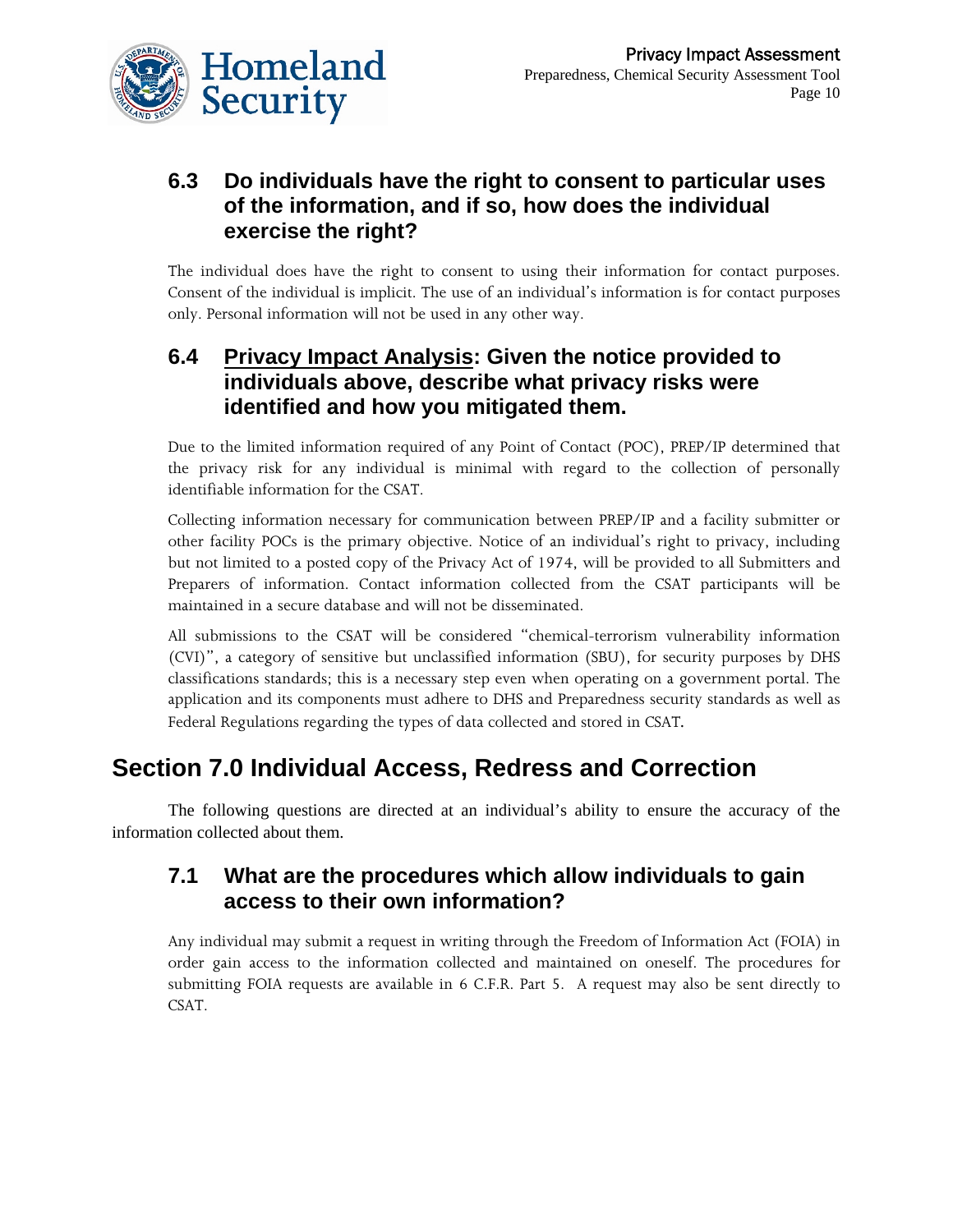

## **7.2 What are the procedures for correcting erroneous information?**

A copy of the submissions to CSAT may be saved as an electronic file on the submitting computer. If the submitter or facility requests a copy of their submission, it will be sent to them in hard copy.

Further, in the event that a facility's information is found to be incorrect, the facility will be required to resubmit the correct information.

## **7.3 How are individuals notified of the procedures for correcting their information?**

The information entered into CSAT by the company will be displayed on the confirmation screen prior company's submission with instructions on how to correct erroneous information.

#### **7.4 If no redress is provided, are alternatives available?**

Redress is provided for by a facility completing the top screen or submitting a new user access request.

#### **7.5 Privacy Impact Analysis: Given the access and other procedural rights provided for in the Privacy Act of 1974, explain the procedural rights that are provided and, if access, correction and redress rights are not provided please explain why not.**

The procedural rights of the individual are rudimentary and include the ability to request a copy of the data maintained through FOIA. Correcting any erroneous information may be done so simply by submitting information to CSAT pertaining to the appropriate facility which will consequently be updated.

# **Section 8.0 Technical Access and Security**

## **8.1 Which user group(s) will have access to the system?**

The following user communities within IP will have routine and regular end user privileges to CSAT:

- Chemical Security Office (or title to be determined), with Access to Privacy Information

- Homeland Infrastructure Threat and Risk Analysis Center (HITRAC), with Potential Access to Privacy Information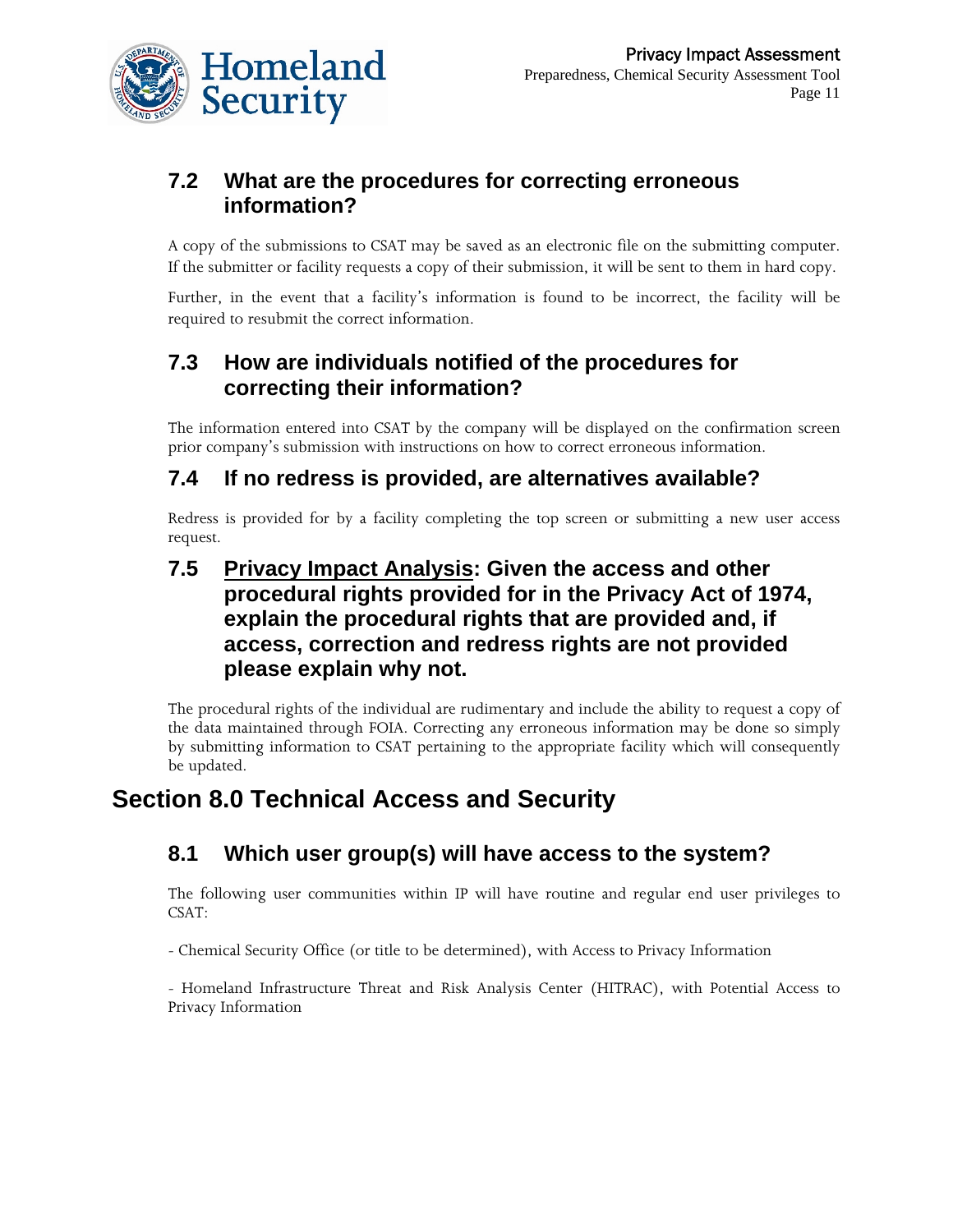

# **8.2 Will contractors to DHS have access to the system?**

Argonne and Oak Ridge National Laboratories are contracted to assist with system production and maintenance, and as such will have access to the system. There is currently an MOU in place with the Department of Energy, for the utilization of both Argonne and Oak Ridge National Labs for the development and maintenance of this system.

## **8.3 Does the system use "roles" to assign privileges to users of the system?**

Yes, the system is role-based and users will only have access to data determined by their roles. The role(s) given to a user dictates what he/she can see and do within the system.

### **8.4 What procedures are in place to determine which users may access the system and are they documented?**

An individual review and approval process for each user will occur and be documented. Access roles for any non-chemical sector entities or those users who will not maintain a user role as a Submitter or Preparer will be strictly reviewed and considered on a case by case basis.

#### **8.5 How are the actual assignments of roles and rules verified according to established security and auditing procedures?**

Submitters and Preparers will not have access to the CSAT database. All other roles will follow an established procedure that will be documented and audited.

## **8.6 What auditing measures and technical safeguards are in place to prevent misuse of data?**

The CSAT system was developed using DHS 4300 policy and guidelines to ensure a high level of data protection. The system will audit all users and audit logs will be analyzed to determine if any misuse or incident is occurring. All users will authenticate using standards set forth by DHS 4300 policy. The CSAT database will be accessible only to those with access to the SIPRNET (SECRET LAN). All users accessing these databases will be cleared to the highest level of classified data stored on the system. These networks have implemented security precautions inherent to the level of classified data and will following hardening procedures set forth in the DHS 4300B. All users are required to sign non-disclosure agreements prior to access to the system.

## **8.7 Describe what privacy training is provided to users either generally or specifically relevant to the functionality of the program or system?**

There is no privacy related training provided for users in regard to this system. General privacy and security training is, however, part of mandatory training for all DHS employees and contractors.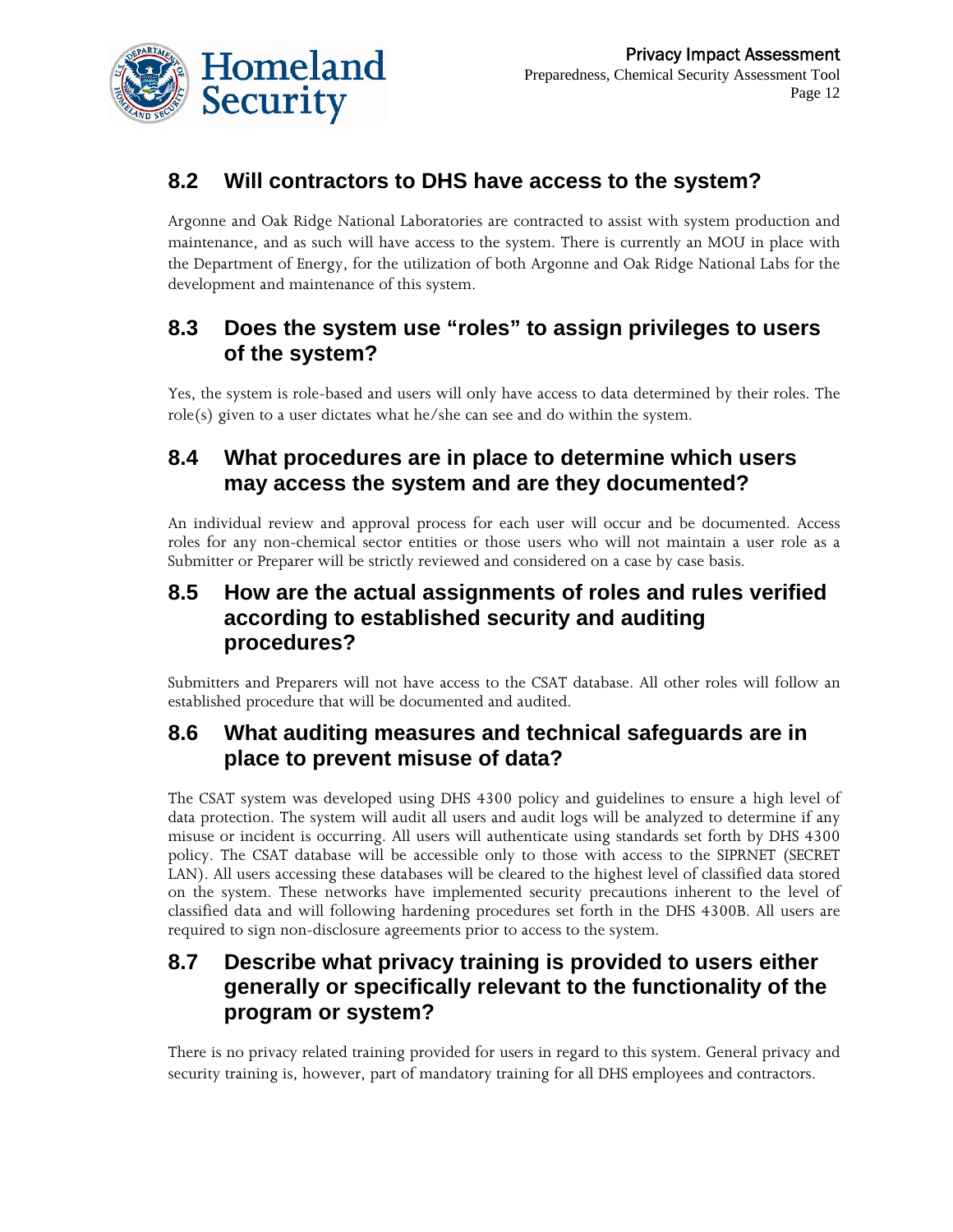

## **8.8 Is the data secured in accordance with FISMA requirements? If yes, when was Certification & Accreditation last completed?**

The system will be certified and accredited at the SBU and Secret levels prior to implementation and per NIST 800-53 specifications and DHS guidance and regulations. Prior to implementing the system, the IP security office will conduct independent testing of the CSAT system and will complete a Security Assessment Report identifying security control weaknesses. The developer, after consulting with the DHS Program Manager, will verify an Independent Verification & Validation and usability review process and identify an organization to carry that process out.

#### **8.9 Privacy Impact Analysis: Given access and security controls, what privacy risks were identified and describe how they were mitigated.**

The CSAT system includes components with different user and data sets. The system design includes access to collected data and system performance data as well. The complete system includes collected infrastructure data and is a high sensitivity system. The limited public access parts of the system would be used to accept submissions of data and maintain in-progress partial submissions (but not to store completed submissions). The IT security requirements will be outlined in detail in the System Security Plan and in accordance with DHS Policy 4300A and DISA specifications. The system will be FIPS 199 and FIPS 200 compliant.

# **Section 9.0 Technology**

#### **9.1 Was the system built from the ground up or purchased and installed?**

CSAT is a custom system that leverages available Commercial off the Shelf and Government off the Shelf software wherever possible to reduce costs without negatively impacting the performance and functionality of the system.

#### **9.2 Describe how data integrity, privacy, and security were analyzed as part of the decisions made for your system.**

The CSAT system was designed around the principles of compartmentalization and redundant layers of security to mitigate the risks inherent in any automated system. In particular, access authorization was partitioned to protect all data in the system including privacy data. The CSAT system implements independent directory services using different technologies to reduce the impact of single failures on the confidentiality of private data.

CSAT must support a large number of participants from multiple organizations, many of which have not undergone an extended and rigorous background check. CSAT users authenticate to Oracle Internet Directory (OID), which accounts can access only the CSAT application, helping to reduce threats to the operating system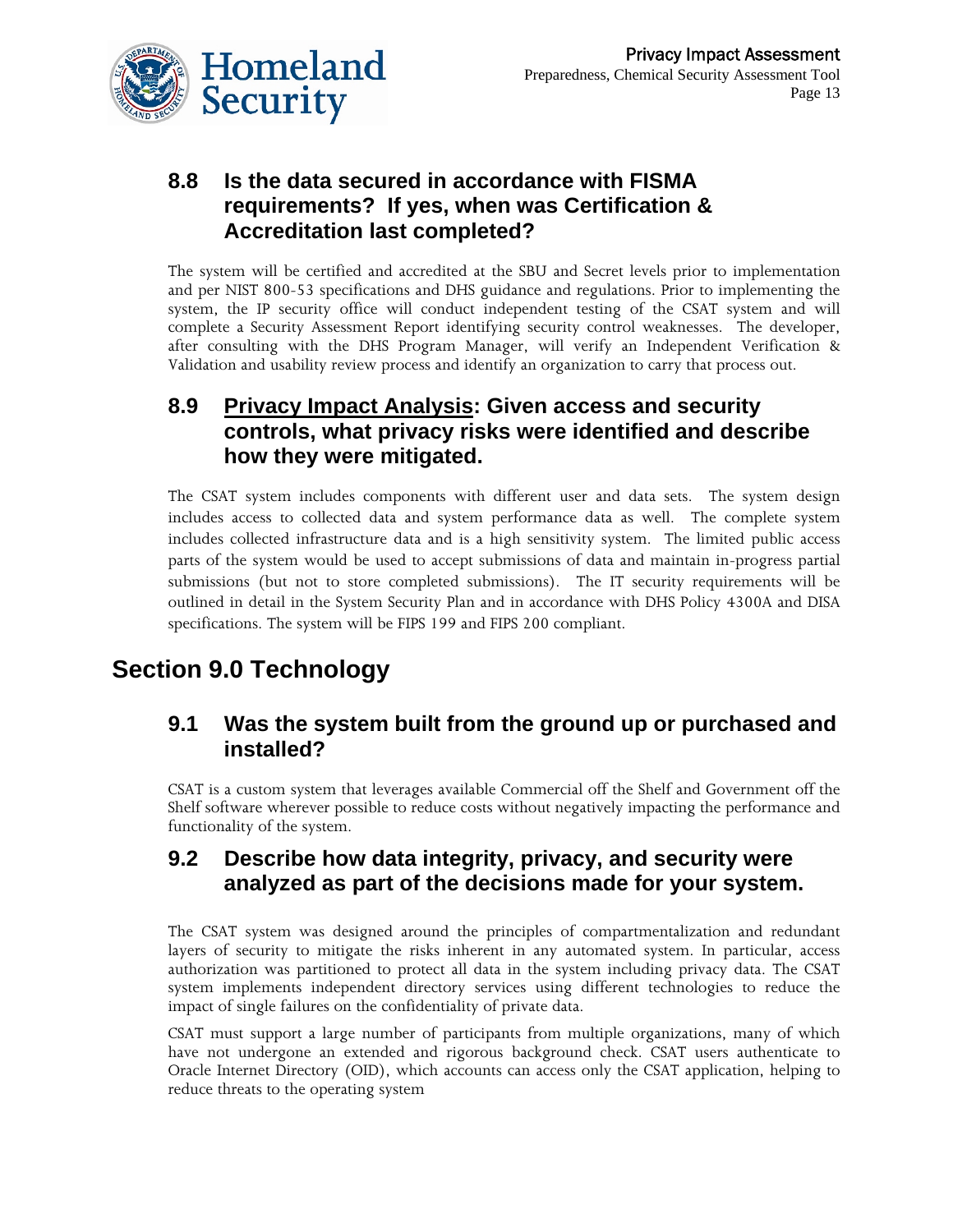

CSAT accounts are further limited to working only on CSAT self assessments for their organization. The administration and analysis accounts that have rights to view and modify the OID accounts authenticate to a separate system that uses Active Directory as an authentication service.

Traffic to the system is protected by layered security as follows:

- A firewall that protects the systems from attempts to access ports other than those that have been designated for the application's use.
- A hardware security device that isolates the encryption of the data stream from the applications and from the firewall. The use of a dedicated external device further protects the application from attempts to compromise it through hacker techniques like "hidden" field injections.
- A dedicated Intrusion Detection System/Intrusion Prevention System (IDS/IPS) which monitors the decrypted traffic flowing between the hardware encryption devices and the application. By using a dedicated Secure Sockets Layer/Transport Layer Security (SSL/TLS) appliance and not running an https web server, we eliminate the issue of the traffic going through the IDS/IPS being encrypted and therefore not capable of supporting a security scan.
- Applications reside on hardened servers that have dedicated external log servers to support additional assurance that only proper access is being made to the systems.

## **9.3 What design choices were made to enhance privacy?**

Beyond the physical security restrictions and the network security restrictions, the CSAT system has multiple security mechanisms that have been implemented to provide additional security features. Utilization of login restrictions, session tracking and monitoring, data labeling/tagging of classified information, role based access controls, and advanced auditing ensure proper security of the application. The system hardware and software in place meet all requirements for system and data protection.

# **Conclusion**

The Department of Homeland Security/Preparedness Directorate/Infrastructure Protection Division will deploy and maintain the Chemical Security Assessment Tool (CSAT). The CSAT is designed to be a web-based self-assessment tool for use by chemical facilities to quantify asset specific risk data variables. The system's objective is to obtain and quantify the key risk data from facilities covered under Section 550 to inform the assessment of high risk chemical sites as required under Section 550. Data collected by the system is primarily based on the aspects of facilities, only Points of Contact (POCs) for facilities will provide personal information in order to maintain contact data for communication purposes with the CSAT. Beyond the physical security restrictions and the network security restrictions, the CSAT system has multiple security mechanisms that have been implemented to provide additional security features. It has been determined that because of the system architecture, security features, and the primary nature of data collection and analysis, there is a nominal level of impact to the privacy of the American public.